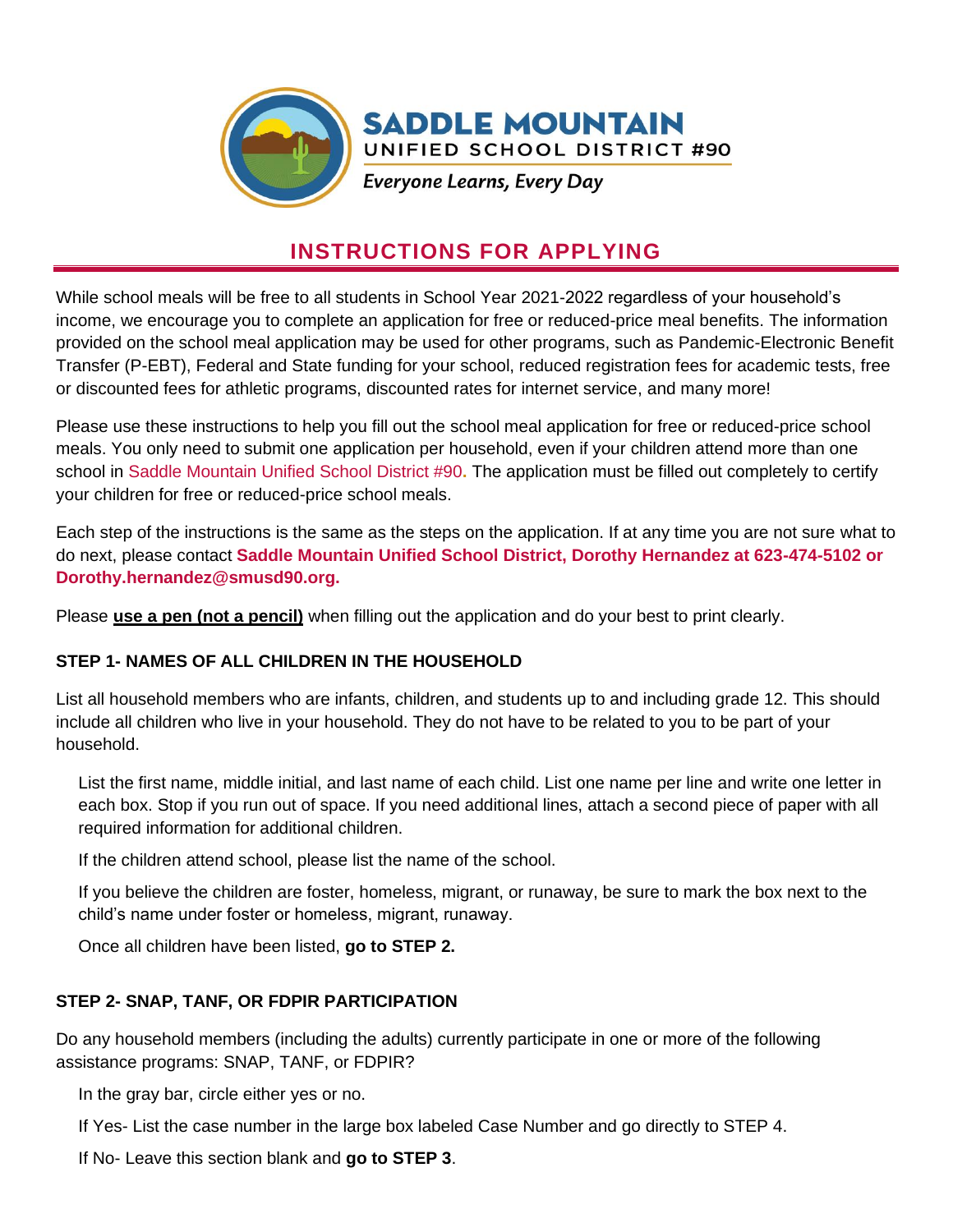# **STEP 3- HOUSEHOLD INCOME INFORMATION**

**A. Child Income-** Report all income earned by children in the household. Refer to the chart below titled "Sources of Income for Children" and report the **combined gross income** for all children listed in STEP 1 in the box marked "Total Child Income."

Child Income is money received from outside your household that is paid directly to your children. Many households do not have any child income. Use the chart below to determine if your household has child income to report. If children do not receive income, enter '0' or leave these boxes empty. If you leave this part blank, it will mean that you have no income to report for any children in the household.

Only count foster children's income if you are applying for them together with the rest of your household. It is optional for the household to list foster children living with them as part of the household.

| <b>Sources of Income for Children</b> |                                                                                                  |  |  |  |  |  |  |
|---------------------------------------|--------------------------------------------------------------------------------------------------|--|--|--|--|--|--|
| Type of Income                        | <b>Examples</b>                                                                                  |  |  |  |  |  |  |
| Earnings from work                    | A child has a job where they earn a salary or wages.                                             |  |  |  |  |  |  |
| Social Security                       | A child is blind or disabled and receives Social Security benefits.                              |  |  |  |  |  |  |
| Disability payments<br>٠              |                                                                                                  |  |  |  |  |  |  |
| <b>Survivor Benefits</b><br>$\bullet$ | A parent is disabled, retired, or deceased and their child<br>receives social security benefits. |  |  |  |  |  |  |
| Income from persons outside           | A friend or extended family member regularly gives a child                                       |  |  |  |  |  |  |
| the household                         | spending money.                                                                                  |  |  |  |  |  |  |
| Income from any other source          | A child receives income from a private pension fund, annuity or<br>trust.                        |  |  |  |  |  |  |

**B. Adult Household Members and Income-** Print the name of each household member in the boxes marked "Names of Adult Household Members (First and Last)." **Do not list any household members you listed in STEP1**. List one name per line and write both first and last name in each box. If you need additional lines, attach a second piece of paper with all required information for additional household members.

Report **gross income** (amount before taxes and deductions) for each adult on the same line where the name is listed. Then, fill in the circle to indicate if the earnings are received Weekly, Bi-Weekly (every other week), 2x month (2 payments per month), or Monthly. The chart below gives examples of the different types of income for adults. If someone does not receive income, enter '0' or leave these boxes empty.

| <b>Sources of Income for Adults</b> |                                                                                             |                                                                                                                                                     |                                                       |                                                                                                                                |  |  |  |  |
|-------------------------------------|---------------------------------------------------------------------------------------------|-----------------------------------------------------------------------------------------------------------------------------------------------------|-------------------------------------------------------|--------------------------------------------------------------------------------------------------------------------------------|--|--|--|--|
| <b>Earnings from Work</b>           |                                                                                             | <b>Public Assistance/</b><br><b>Alimony/Child Support</b>                                                                                           | <b>Pensions/Retirement/All Other</b><br><b>Income</b> |                                                                                                                                |  |  |  |  |
|                                     | Salary, wages, cash<br>bonuses<br>Net income from self-<br>employment (farm or<br>business) | Unemployment benefits<br>٠<br><b>Workers Compensation</b><br><b>Supplemental Security</b><br>Income (SSI)<br>Cash Assistance from<br>State or local | ٠<br>lung benefits)<br>٠<br>٠<br>Annuities<br>٠       | Social Security (including<br>railroad retirement and black<br>Private Pensions or disability<br>Income from trusts or estates |  |  |  |  |
| For military families:              |                                                                                             | government<br>Alimony payments                                                                                                                      | ٠<br><b>Earned Interest</b><br>٠                      | Investment Income                                                                                                              |  |  |  |  |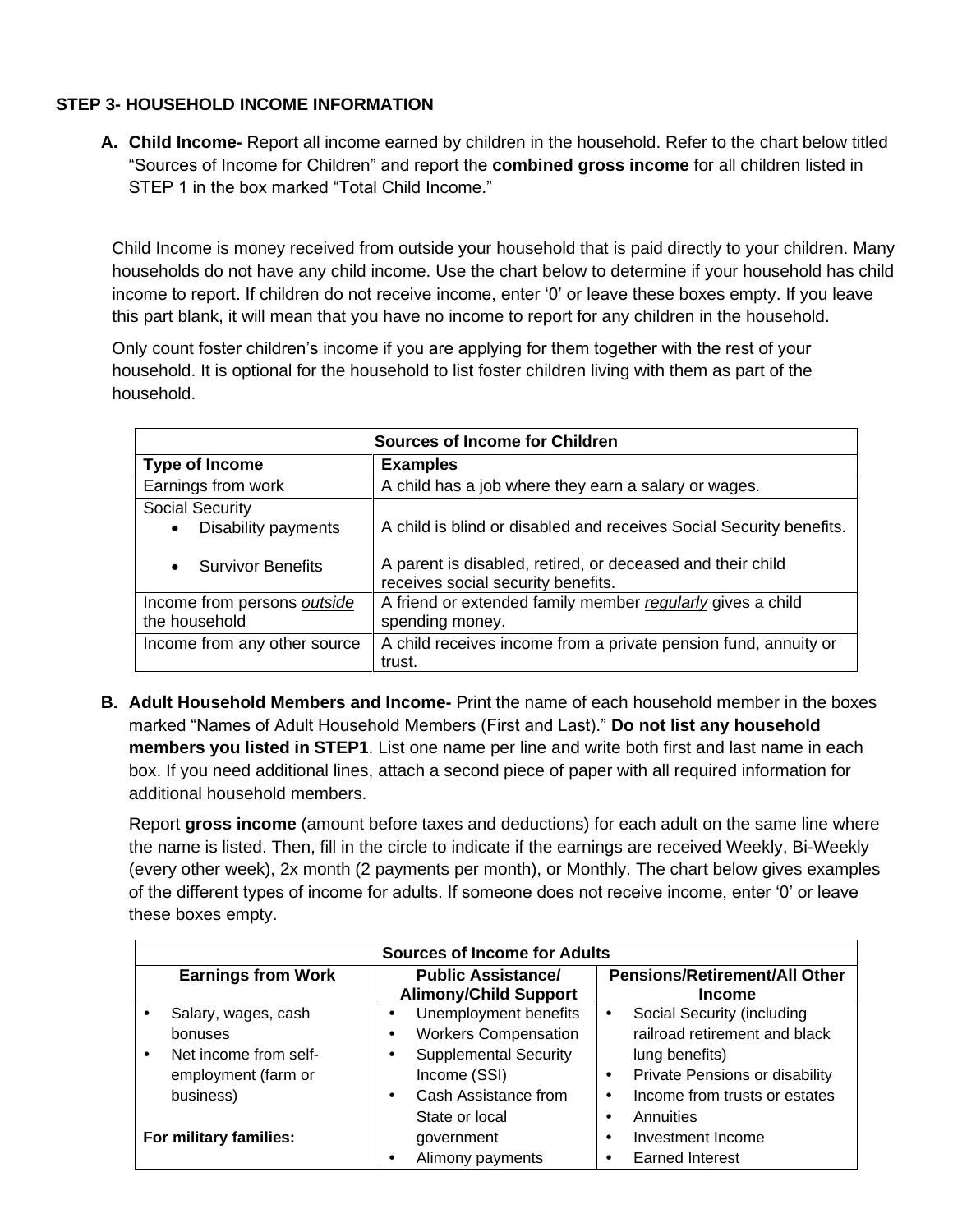|  | Basic pay and cash bonuses<br>(do not include combat pay,<br>FSSA, or privatized housing<br>allowances)<br>Allowances for off-base<br>housing, food and clothing |  | Child support payments<br>Veteran's benefits<br>Strike benefits |  | Rental Income<br>Regular cash payments from<br>outside household |
|--|------------------------------------------------------------------------------------------------------------------------------------------------------------------|--|-----------------------------------------------------------------|--|------------------------------------------------------------------|
|--|------------------------------------------------------------------------------------------------------------------------------------------------------------------|--|-----------------------------------------------------------------|--|------------------------------------------------------------------|

The back of this application provides the same Sources of Income charts.

#### **C. Total number of household members and SSN**.

Report the total number of people in your household (all adults and children) in the one box.

Report the last 4 digits of the Social Security Number (SSN) for the primary wage earner or other adult in the household. You are eligible to apply for benefits even if you do not have a Social Security Number. Simply leave the space blank and check the box labeled "Check if no SSN."

#### **STEP 4- Contact information and adult signature**

All applications must be signed by an adult household member. By signing the application, that household member is promising that all information has been truthfully and completely reported.

Please sign, date and print your name.

Provide your contact information including your address if this information is available. If you have no permanent address, this does not make your children ineligible for free or reduced-price school meals. Sharing a phone number, email address, or both is optional but providing it helps us reach you quickly if we need to contact you.

#### **OPTIONAL INFORMATION**

The back of this application provides a section for you to share information about your children's race and ethnicity. This field is optional and does not affect your children's eligibility for free or reduced-price school meals.

This section also includes important information about privacy and civil rights. Please read these statements before submitting the application.

Once the form is completed, it should be mailed, or delivered to **Saddle Mountain Unified School District, Dorothy Hernandez at 623-474-5102 or [dorothy.hernandez@smusd90.org.](mailto:dorothy.hernandez@smusd90.org) Mailing address 38201 W Indian School Road, Tonopah AZ 85354**

*The Richard B. Russell National School Lunch Act requires the information requested in order to verify your children's eligibility for free or reduced-price meals. If you do not provide the information or provide incomplete information, your children may no longer receive free or reduced-price meals.* 

*In accordance with Federal civil rights law and U.S. Department of Agriculture (USDA) civil rights regulations and policies, the USDA, its Agencies, offices, and employees, and institutions participating in or administering USDA programs are prohibited from discriminating based on race, color, national origin, sex, disability, age, or reprisal or retaliation for prior civil rights activity in any program or activity conducted or funded by USDA.*

*Persons with disabilities who require alternative means of communication for program information (e.g., Braille, large print, audiotape, American Sign Language, etc.) should contact the Agency (State or local) where they applied for benefits.*